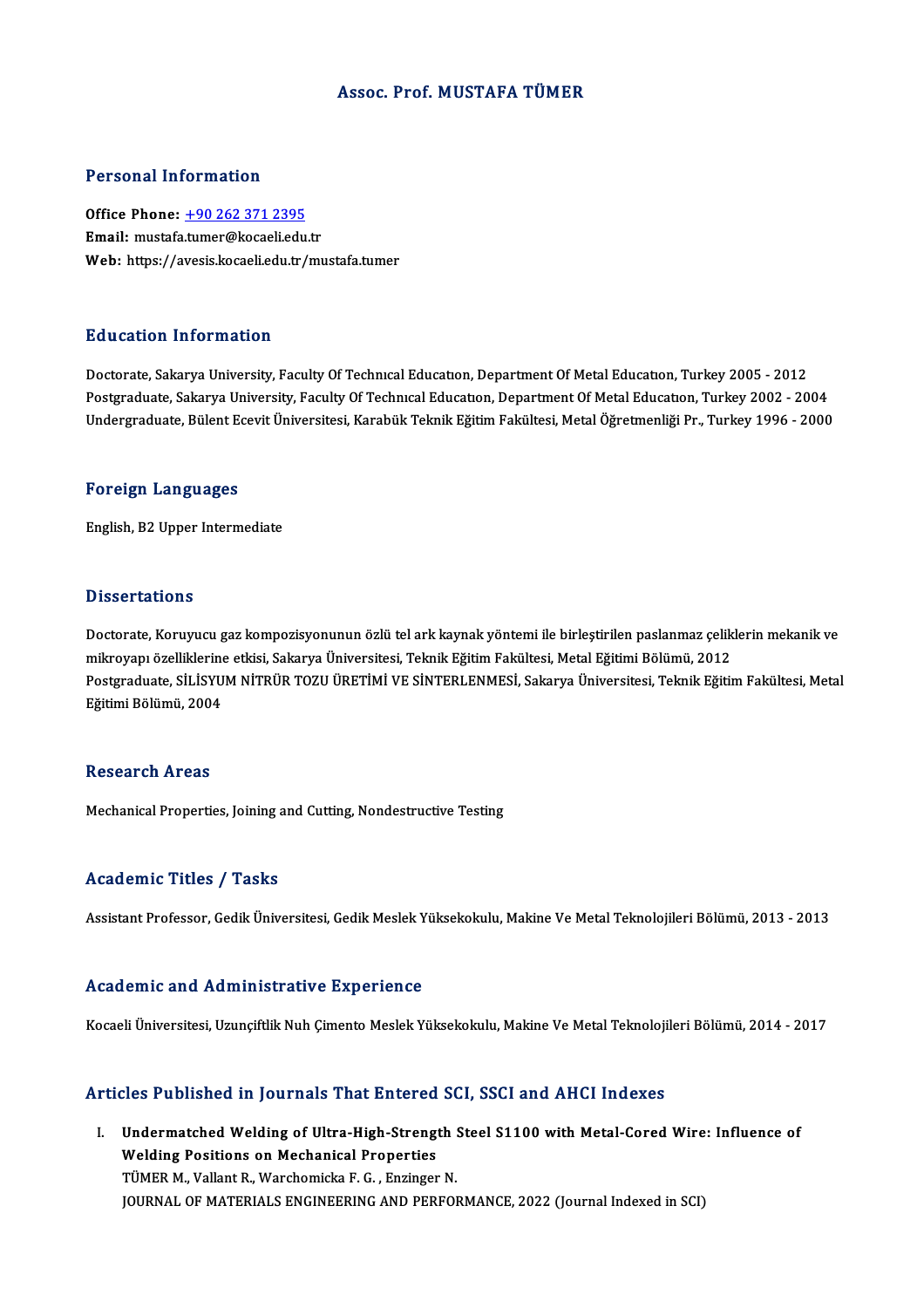II. Residual Stresses, Microstructure, and Mechanical Properties of Electron Beam Welded Thick S1100<br>Stool Resid<br>Steel<br>Tümp Residual Stresses, Microstruc<br>Steel<br>TÜMER M., Pixner F., Enzinger N.<br>JOUPMAL OF MATEPIALS ENCINI

Steel<br>TÜMER M., Pixner F., Enzinger N.<br>JOURNAL OF MATERIALS ENGINEERING AND PERFORMANCE, vol.31, no.3, pp.2136-2146, 2022 (Journal Indexed<br>in SCD TÜMER<br>JOURNA<br>in SCI)<br>Mocha JOURNAL OF MATERIALS ENGINEERING AND PERFORMANCE, vol.31, no.3, pp.2136-2146, 2022 (Journal Indexed<br>in SCI)<br>III. Mechanical and microstructural properties of S1100 UHSS welds obtained by EBW and MAG welding<br>TUMER M. Piynar

- in SCI)<br>Mechanical and microstructural properties of S110<br>TÜMER M., Pixner F., Vallant R., Domitner J., Enzinger N.<br>WELDING IN THE WORLD, 2022 (Journal Indexed in SCI) Mechanical and microstructural properties of S110<br>TÜMER M., Pixner F., Vallant R., Domitner J., Enzinger N.<br>WELDING IN THE WORLD, 2022 (Journal Indexed in SCI)<br>Flestron beam and motel astive gas welding of ultre TÜMER M., Pixner F., Vallant R., Domitner J., Enzinger N.<br>WELDING IN THE WORLD, 2022 (Journal Indexed in SCI)<br>IV. Electron beam and metal active gas welding of ultra-high-strength steel S1100MC: influence of heat<br>innut
- WELD<br><mark>Electr</mark><br>input<br>TÜME! Electron beam and metal active<br>input<br>TÜMER M., Domitner J., Enzinger N.<br>INTERNATIONAL JOURNAL OF ADV

TÜMER M., Domitner J., Enzinger N.

input<br>TÜMER M., Domitner J., Enzinger N.<br>INTERNATIONAL JOURNAL OF ADVANCED MANUFACTURING TECHNOLOGY, vol.119, no.1-2, pp.587-598, 2022<br>(Journal Indexed in SCI) INTERNATIONAL JOURNAL OF ADVANCED MANUFACTURING TECHNOLOGY, vol.119, no.1-2, pp.587-598, 202<br>(Journal Indexed in SCI)<br>V. Mechanical and microstructural characterization of solid wire undermatched multilayer welded<br>S1100MG

S1100MC in different positions<br>TÜMER M., Warchomicka F. G., Pahr H., Enzinger N. Mechanical and microstructural characterizat<br>S1100MC in different positions<br>TÜMER M., Warchomicka F. G. , Pahr H., Enzinger N.<br>JOUPMAL OF MANUEACTURING PROGESSES .val 72.

S1100MC in different positions<br>TÜMER M., Warchomicka F. G. , Pahr H., Enzinger N.<br>JOURNAL OF MANUFACTURING PROCESSES, vol.73, pp.849-860, 2022 (Journal Indexed in SCI)<br>Misrostrusture, mosbanisal and serrosian properties of

- 
- VI. Microstructure, mechanical and corrosion properties of nickel superalloy weld metal<br>Kisasoz A., TÜMER M., KARAASLAN A. **JOURNAL OF MANUFACTURING PROC<br>Microstructure, mechanical and c<br>Kisasoz A., TÜMER M., KARAASLAN A.<br>MATEPIALS TESTING vol 63 pp 10 pp** 
	- MATERIALS TESTING, vol.63, no.10, pp.895-900, 2021 (Journal Indexed in SCI)
- Kisasoz A., TÜMER M., KARAASLAN A.<br>MATERIALS TESTING, vol.63, no.10, pp.895-900, 2021 (Journal Indexed in SCI)<br>VII. Microstructure, mechanical and corrosion properties of uns 32205 duplex stainless steel weldment<br>ioints by MATERIALS TESTING, vol.63, no.10, pp.895-900, 2021 (Journal Indexed in SCI)<br>Microstructure, mechanical and corrosion properties of uns 32205 duplex stainless steel weldment<br>joints by multipass fcaw Gefüge und mechanische s Microstructure, mechanical and corrosion properties of uns 32205 duplex stainless steel weldmen<br>joints by multipass fcaw Gefüge und mechanische sowie Korrosionseigenschaften von durch FCAW<br>Mehrlagenschweißen hergestellten joints by multipass fcaw Gefüg<br>Mehrlagenschweißen hergeste<br>Kisasoz A., Tumer M., Karaaslan A.<br>Praktische Metallegraphie (Prastie Mehrlagenschweißen hergestellten Schweißverbindungen aus rostfreiem Duplex-Stahl UNS 32<br>Kisasoz A., Tumer M., Karaaslan A.<br>Praktische Metallographie/Practical Metallography, vol.58, no.6, pp.332-353, 2021 (Journal Indexed

Kisasoz A., Tumer M., Karaaslan A.<br>Praktische Metallographie/Practical Metallography, vol.58, no.6, pp.332-353, 2021 (Journal Indexed in SCI<br>Expanded) Praktische Metallographie/Practical Metallography, vol.58, no.6, pp.332-353, 2021 (Journal Indexed in<br>Expanded)<br>VIII. Investigation of microstructure, mechanical, and corrosion behavior of nickel-based alloy<br>625/dunley sta

Expanded)<br>Investigation of microstructure, mechanical, and corrosion behavior of nickel-based alloy<br>625/duplex stainless steel UNS S32205 dissimilar weldments using ERNiCrMo-3 filler metal<br>TÜMER M. MERT T. Karaban T. Investigation of microstruct<br>625/duplex stainless steel U<br>TÜMER M., MERT T., Karahan T.<br>WELDING IN THE WORLD vol 6 625/duplex stainless steel UNS S32205 dissimilar weldments using ERNiCrMo-3 filler metal TÜMER M., MERT T., Karahan T.

WELDING IN THE WORLD, vol.65, no.2, pp.171-182, 2021 (Journal Indexed in SCI)

IX. Microstructure, mechanical and corrosion properties of TIG welded Hastelloy C-276<br>TÜMER M. Microstructure, mechanical and corrosion properties of TIG welded l<br>TÜMER M.<br>MATERIALS TESTING, vol.62, no.9, pp.883-887, 2020 (Journal Indexed in SCI)<br>Properties of UNS 19276 Nighel Alley and SA 516 CP 70 Steel Dissim

- X. Properties of UNS 10276 Nickel Alloy and SA 516 GR 70 Steel Dissimilar Weldment MATERIALS TESTING, vol.62, no.9, pp.883-887, 2<br>Properties of UNS 10276 Nickel Alloy and<br>Tümer M., Atapek Ş. H. , Kerimak M. Z. , Uluvar F.<br>Prektische Metellegraphie Prestisel Metellegraph Praktische Metallographie-Practical Metallography, vol.57, no.8, pp.516-535, 2020 (Journal Indexed in SCI Expanded) Tümer M., Atapek Ş. H., Kerimak M. Z., Uluvar F.
- Praktische Metallographie-Practical Metallography, vol.57, no.8, pp.516-535, 2020 (Journal Indexed in SCI<br>Expanded)<br>XI. Characterization of Dissimilar Joints Between Hastelloy C276 Nickel Alloy and AISI 316L Austenitic<br>Sta Expanded)<br>Characterizatio<br>Stainless Steel<br>Tümer M. Atana Characterization of Dissimilar Joints Betwe<br>Stainless Steel<br>Tümer M., Atapek Ş. H. , Kerimak M. Z. , Uluvar F.<br>Praktische Metallegraphie Practisel Metallegraph

Stainless Steel<br>Tümer M., Atapek Ş. H. , Kerimak M. Z. , Uluvar F.<br>Praktische Metallographie-Practical Metallography, vol.57, no.4, pp.260-278, 2020 (Journal Indexed in SCI<br>Evnanded) Tümer M., A<br>Praktische I<br>Expanded)<br>Eveluation Praktische Metallographie-Practical Metallography, vol.57, no.4, pp.260-278, 2020 (Journal Indexed in SCI<br>Expanded)<br>XII. Evaluation of microstructural and mechanical properties of dissimilar Inconel 625 nickel alloy–UNS<br>S2

## Expanded)<br>Evaluation of microstructural and mechanical properties of<br>S32205 duplex stainless steel weldment using MIG welding<br>TÜMER M. Karaban T. MERT T. Evaluation of microstructur<br>S32205 duplex stainless ste<br>TÜMER M., Karahan T., MERT T.<br>Welding in the Werld vel 64 no S32205 duplex stainless steel weldment using MIG welding<br>TÜMER M., Karahan T., MERT T.<br>Welding in the World, vol.64, no.1, pp.21-35, 2020 (Journal Indexed in SCI)

XIII. Investigations on mechanical strength and microstructure of multi-pass welded S690QL HSLA steel Welding in the World, vol.64, no.1, pp.21-35, 2020 (Journal Indexed in SCI)<br>Investigations on mechanical strength and microstructure of multi-pass welded S690QL HSLA steel<br>using MAG and FCAW Untersuchungen zur mechanischen Investigations on mechanical strength and microstructure<br>using MAG and FCAW Untersuchungen zur mechanischen F<br>geschweißtem S690QL HSLA-Stahl mittels MAG und FCAW<br>MERTT TÜMER M. Karimak 7 using MAG and FCAW Unter<br>geschweißtem S690QL HSLA<br>MERT T., TÜMER M., Kerimak Z.<br>Praktische Metallegraphie (Pres geschweißtem S690QL HSLA-Stahl mittels MAG und FCAW<br>MERT T., TÜMER M., Kerimak Z.<br>Praktische Metallographie/Practical Metallography, vol.56, no.10, pp.634-654, 2019 (Journal Indexed in SCI)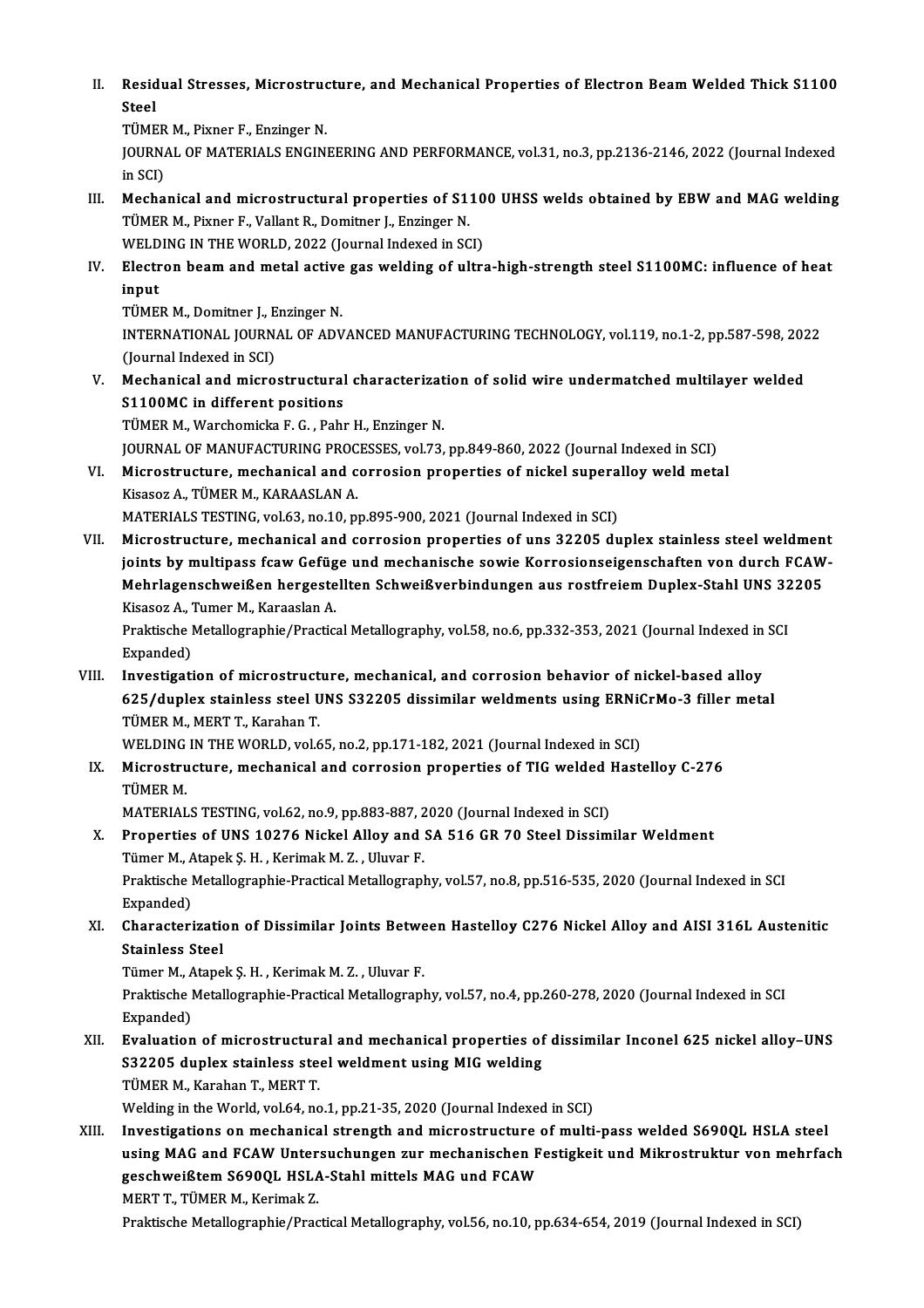- XIV. Characterization of microstructure, chemical composition, and toughness of a multipass welded joint<br>Set outeritie stainless stool AIS12161 Characterization of microstructure, cl<br>of austenitic stainless steel AISI316L<br>TÜMER M. Vilmer B Characterization<br>of austenitic stain|<br>TÜMER M., Yilmaz R.<br>INTERMATIONAL JOI of austenitic stainless steel AISI316L<br>TÜMER M., Yilmaz R.<br>INTERNATIONAL JOURNAL OF ADVANCED MANUFACTURING TECHNOLOGY, vol.87, pp.2567-2579, 2016 (Journal TÜMER M., Yilm<br>INTERNATIONA<br>Indexed in SCI)<br>Strengthening INTERNATIONAL JOURNAL OF ADVANCED MANUFACTURING TECHNOLOG<br>Indexed in SCI)<br>XV. Strengthening of AISI 2205 duplex stainless steel by strain ageing<br>Karaban T. Emro H. E. TÜMER M. KAGAR R.
- Indexed in SCI)<br>Strengthening of AISI 2205 duplex stainless steel by strain agein<br>Karahan T., Emre H. E., TÜMER M., KAÇAR R.<br>MATERIALS & DESIGN, vol.55, pp.250-256, 2014 (Journal Indexed in SCI) Strengthening of AISI 2205 duplex stainless steel by strain ageing<br>Karahan T., Emre H. E. , TÜMER M., KAÇAR R.<br>MATERIALS & DESIGN, vol.55, pp.250-256, 2014 (Journal Indexed in SCI)<br>Microstrustural studies and impact toughn
- XVI. Microstructural studies and impact toughness of dissimilar weldments between AISI 316 L and AH36 steels by FCAW Microstructural s<br>steels by FCAW<br>Yilmaz R., Tumer M.<br>INTERNATIONAL JO

INTERNATIONAL JOURNAL OF ADVANCED MANUFACTURING TECHNOLOGY, vol.67, pp.1433-1447, 2013 (Journal Indexed in SCI) Yilmaz R., Tume<br>INTERNATIONA<br>Indexed in SCI)

### Articles Published in Other Journals

rticles Published in Other Journals<br>I. Microstructural Analysis of Inconel 625 Nickel Alloy / UNS S31803 Duplex Stainless-Steel Dissimilar<br>Weldmants Microstruct<br>Weldments<br>Weldments Microstructural Analysis of Inconel 625 Ni<br>Weldments<br>KARAHAN T., MERT T., TÜMER M., Kerimak M. Z.<br>Advanced Technologies and Materials vol 44 no Weldments<br>KARAHAN T., MERT T., TÜMER M., Kerimak M. Z.<br>Advanced Technologies and Materials, vol.44, no.1, pp.15-19, 2019 (Refereed Journals of Other Institutions)<br>Insenal 625, AISL 2041, Malsome Ciftinin Vüksek Nikelli İla

- KARAHAN T., MERT T., TÜMER M., Kerimak M. Z.<br>Advanced Technologies and Materials, vol.44, no.1, pp.15-19, 2019 (Refereed Journals of Other Institutions)<br>II. Inconel 625-AISI 304L Malzeme Çiftinin Yüksek Nikelli İlave Me Advanced Technologi<br>Inconel 625-AISI 3<br>Mekanik Özellikler<br>TÜMEP M Inconel 6<br>Mekanik (<br>TÜMER M.<br>Culareve l Mekanik Özellikler<br>TÜMER M.<br>Çukurova Üniversitesi Mühendislik-Mimarlik Fakültesi Dergisi, pp.73-82, 2018 (Other Refereed National Journals)
	-

- TÜMER M.<br>1901 Çukurova Üniversitesi Mühendislik-Mimarlik Fakültesi Dergisi, pp.73-82, 2018 (Other Refereed National Jou<br>1911 Kartepe Test ve Araştırma Merkezi (KARTEAM) Projesinin Mesleki Eğitim ve İstihdama Katkısı<br>1911 Y Çukurova Üniversitesi Mühendislik-Mimarlik Fakültesi Dergisi, pp.73-82, 2018 (Othe<br>Kartepe Test ve Araştırma Merkezi (KARTEAM) Projesinin Mesleki Eğitim<br>KELEBEKLER E., AYAZ M., ÇALIŞKAN A., AKTAŞ S., TÜMER M., YEĞİN E., ÖZ Kartepe Test ve Araştırma Merkezi (KARTEAM) Projesinin Mesleki Eğitim ve<br>KELEBEKLER E., AYAZ M., ÇALIŞKAN A., AKTAŞ S., TÜMER M., YEĞİN E., ÖZDEMİR E.<br>Journal of Technical Sciences, vol.8, pp.23-30, 2018 (Other Refereed Na KELEBEKLER E., AYAZ M., ÇALIŞKAN A., AKTAŞ S., TÜMER M., YEĞİN E., ÖZDEMİR E.<br>Journal of Technical Sciences, vol.8, pp.23-30, 2018 (Other Refereed National Journals)<br>IV. Kamu Üniversite Sanayi İşbirliğinin (KÜSİ) Geliş
- Journal of Technical Sciences, vol.8, pp.23-30, 2018 (Other Refereed National Journals)<br>Kamu Üniversite Sanayi İşbirliğinin (KÜSİ) Geliştirilmesine Yönelik Kartepe T<br>Merkezi (KARTEAM) Kurulum Projesi Kamu Üniversite Sanayi İşbirliğinin (KÜSİ) Geliştirilmesine Yönelik Karter<br>Merkezi (KARTEAM) Kurulum Projesi<br>AKTAŞ S., KELEBEKLER E., ÇALIŞKAN A., TÜMER M., AYAZ M., YEĞİN E., ÖZDEMİR E.<br>Telmik Bilimleri Dergisi vel 9, nn AKTAŞ S., KELEBEKLER E., ÇALIŞKAN A., TÜMER M., AYAZ M., YEĞİN E., ÖZDEMİR E.<br>Teknik Bilimleri Dergisi, vol.8, pp.22-28, 2018 (Other Refereed National Journals)
- V. Nikel Bazlı Süper Alaşım Inconel 625 ile AISI 304L Paslanmaz Çelik Malzeme Çiftinin Teknik Bilimleri Dergisi, vol.8, pp.22-28, 2018 (Other Refereed National Journals)<br>Nikel Bazlı Süper Alaşım Inconel 625 ile AISI 304L Paslanmaz Çelik Malzeme Çiftin<br>Birleştirilmesinde Farklı İlave Metallerin Tokluk ve Mikr Nikel Bazlı Süper Alaşın<br>Birleştirilmesinde Farkl<br>TÜMER M., KERİMAK Z. M.<br>El Cararî Jaurral of Sciang Birleştirilmesinde Farklı İlave Metallerin Tokluk ve Mikroyapısal Özelliklere Etkisi<br>TÜMER M., KERİMAK Z. M.<br>El-Cezerî Journal of Science and Engineering, vol.4, pp.116-126, 2017 (Other Refereed National Journals)<br>Sintereb

TÜMER M., KERİMAK Z. M.<br>El-Cezerî Journal of Science and Engineering, vol.4, pp.116-126, 2017 (Other F<br>VI. Sinterability of silicon nitride powder produced by the CRN process<br>Atasey A. Tümer M El-Cezerî Journal of<br>Sinterability of sil<br>Atasoy A., Tümer M.<br>Solid State Phenome Sinterability of silicon nitride powder produced by the CRN process<br>Atasoy A., Tümer M.<br>Solid State Phenomena, pp.896-901, 2009 (Refereed Journals of Other Institutions)<br>Comi Saclarunu Togalti Ve Örlü Tel Kullanarak Mag Ko

Atasoy A., Tümer M.<br>Solid State Phenomena, pp.896-901, 2009 (Refereed Journals of Other Institutions)<br>VII. — Gemi Saclarının Tozaltı Ve Özlü Tel Kullanarak Mag Kaynağı İle Birleştirilmesi Ve Mekanik Özellikleri<br>VII. — YUMA Solid State Phenomen<br>Gemi Saclarının Toz<br>YILMAZ R., TÜMER M.<br>TÜRAV PİLİM DERÇİS Gemi Saclarının Tozaltı Ve Özlü Tel Kullanarak Mag Kaynağı İle Birleştir<br>YILMAZ R., TÜMER M.<br>TÜBAV BİLİM DERGİSİ, vol.2, pp.88-98, 2009 (Other Refereed National Journals)

# TÜBAV BİLİM DERGİSİ, vol.2, pp.88-98, 2009 (Other Refereed National Journals)<br>Refereed Congress / Symposium Publications in Proceedings

efereed Congress / Symposium Publications in Proceedings<br>I. Undermatched welding of ultra-high strength steelS1100 with metal-cored wire - Influence of<br>welding positions on mechanical properties Undermatched welding of ultra-high strengt<br>welding positions on mechanical properties<br>TÜMER M. WARCHOMICKA E.C. VALLANT R. EN Undermatched welding of ultra-high strength steelS11<br>welding positions on mechanical properties<br>TÜMER M., WARCHOMICKA F. G. , VALLANT R., ENZINGER N.<br>FUROPEAN CONCRESS AND EVHIPITION ON ADVANGED MA welding positions on mechanical properties<br>TÜMER M., WARCHOMICKA F. G. , VALLANT R., ENZINGER N.<br>EUROPEAN CONGRESS AND EXHIBITION ON ADVANCED MATERIALS AND PROCESSES - EUROMAT 2021, Graz,<br>Austria, 16 September 2021 TÜMER M., WARCHOMICKA F. G., VALLANT R., ENZINGER N.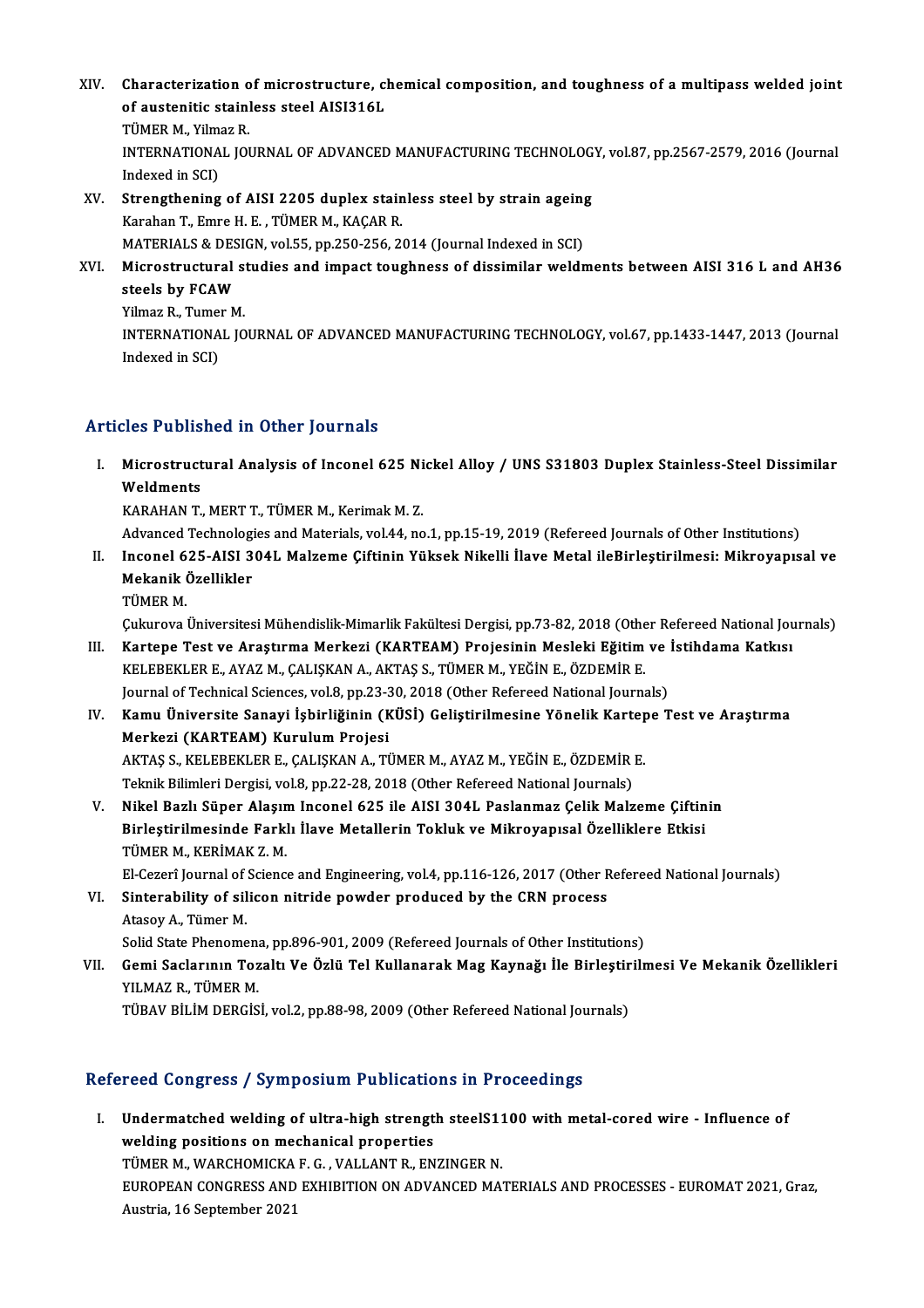II. Investigation of Microstructure and Corrosion Properties of the Inconel 625 Weld<br>TÜMER M. KISASÖZ A. KARAASLAN A. KERİMAK M Investigation of Microstructure and Corrosion<br>TÜMER M., KISASÖZ A., KARAASLAN A., KERİMAK M.<br>Eth International Conference on Welding Technologi 5th International Conference on Welding Technologies and Exhibition, Bosnia And Herzegovina, 26 - 28 September<br>2018, pp.273-277 TÜMER M., KISASÖZ A., KARAASLAN A., KERİMAK M. 5th International Conference on Welding Technologies and Exhibition, Bosnia And Herzegovina, 26 - 28 September<br>2018, pp.273-277<br>III. Microstructural Analysis of Inconel 625 Nickel Alloy / UNS S31803 Duplex Stainless Steel 2018, pp.273<br>Microstruct<br>Weldments<br>KARAHAN T Microstructural Analysis of Inconel 625 Nic<br>Weldments<br>KARAHAN T., MERT T., TÜMER M., KERİMAK M. Z.<br>The 4th UW South East European Welding Congre Weldments<br>KARAHAN T., MERT T., TÜMER M., KERİMAK M. Z.<br>The 4th IIW South-East European Welding Congress, 10 - 13 October 2018 KARAHAN T., MERT T., TÜMER M., KERİMAK M. Z.<br>The 4th IIW South-East European Welding Congress, 10 - 13 October 2018<br>IV. A Fractographical Study on Dissimilar Weld Joints of SAF 2205 and Hastelloy C-276 The 4th IIW South-East European Welding Congres<br>A Fractographical Study on Dissimilar Weld J<br>Çelikkol E., TÜMER M., ATAPEK Ş. H. , Kerimak M. Z.<br>Eth International Conference of Engineering Ageine A Fractographical Study on Dissimilar Weld Joints of SAF 2205 and Hastelloy C-276<br>Çelikkol E., TÜMER M., ATAPEK Ş. H. , Kerimak M. Z.<br>5th International Conference of Engineering Against Failure, ICEAF-V 2018, Chios, Greece Celikkol<br>5th Inter<br>vol.188 5th International Conference of Engineering Against Failure, ICEAF-V 2018, Chios, Greece, 20 - 22 June 2018,<br>vol.188<br>V. Kartepe Test and Research Center (KARTEAM) Project for the Development of University Industry<br>Connecti vol.188<br>V. Kartepe Test and Research Center (KARTEAM) Project for the Development of University Industry<br>Cooperation in Kocaeli Province KELEBEKLERE.,AYAZM.,AKTAŞ S.,TÜMERM.,ÇALIŞKANA.,YEĞİNE.,ÖZDEMİRE. 1st International Symposium on Innovative Approaches inScientific Studies, 11 - 13 April 2018 KELEBEKLER E., AYAZ M., AKTAŞ S., TÜMER M., ÇALIŞKAN A., YEĞİN E., ÖZDEMİR E.<br>1st International Symposium on Innovative Approaches inScientific Studies, 11 - 13 April 2018<br>1. Contribution of Kartepe Test and Research Cente 1st Internat<br>**Contribution**<br>**Education** Contribution of Kartepe Test and Research Center (KARTEAM) Project to<br>Education<br>AKTAŞ S., TÜMER M., ÇALIŞKAN A., KELEBEKLER E., AYAZ M., YEĞİN E., ÖZDEMİR E.<br>Ist International Sumnesium en Besent Advances in Vesational Ssi Education<br>AKTAŞ S., TÜMER M., ÇALIŞKAN A., KELEBEKLER E., AYAZ M., YEĞİN E., ÖZDEMİR E.<br>Ist International Symposium on Recent Advances in Vocational Sciences, 11 - 13 April 2018<br>The Effect of MAC and ECAW Methods on Misros AKTAŞ S., TÜMER M., ÇALIŞKAN A., KELEBEKLER E., AYAZ M., YEĞİN E., ÖZDEMİR E.<br>Ist International Symposium on Recent Advances in Vocational Sciences, 11 - 13 April 2018<br>VII. The Effect of MAG and FCAW Methods on Microst Ist International Sympo<br>The Effect of MAG an<br>Welded Weldox 700<br>MEPTT TÜMEP M *V*E The Effect of MAG and FCAW M<br>Welded Weldox 700<br>MERT T., TÜMER M., KERİMAK M. Z.<br><sup>9th International Advanced Technol</sup> 8th International Advanced Technologies Symposium (IATS'17), Elazığ, Turkey, 19 - 22 October 2017, pp.1824-1832 MERT<br>8th In<br>1832<br>Micro 8th International Advanced Technologies Symposium (IATS'17), Elazığ, Turkey, 19 - 22 October 2017, pp.1824-<br>1832<br>VIII. Microstructural and mechanical characterization of dissimilar metal weld between Hastelloy C-276<br>2nd AI 1832<br>Microstructural and mechanical charact<br>and AISI 316L austenitic stainless steel<br>TÜMER MAATAREKS HAKERIMAKM 7 - UU Microstructural and mechanical characterizatio<br>and AISI 316L austenitic stainless steel<br>TÜMER M., ATAPEK Ş. H. , KERİMAK M. Z. , ULUVAR F.<br>VIII International Advanced Technologies Supposium and AISI 316L austenitic stainless steel<br>TÜMER M., ATAPEK Ş. H. , KERİMAK M. Z. , ULUVAR F.<br>VIII. International Advanced Technologies Symposium, Elazığ, Turkey, 19 - 22 October 2017, vol.9, pp.1916-1922<br>The Investigation o TÜMER M., ATAPEK Ș. H. , KERİMAK M. Z. , ULUVAR F.<br>VIII. International Advanced Technologies Symposium, Elazığ, Turkey, 19 - 22 October 2017, vol.9, p<br>IX. The Investigation of Microstructure of Dublex Stainless Steel W VIII. International Adv<br>The Investigation of<br>TÜMER M., YILMAZ R.<br><sup>2nd Inon and Steel Sun</sup> The Investigation of Microstructure of Dublex Stainless Steel Welded by FCAW Method<br>TÜMER M., YILMAZ R.<br>3rd Iron and Steel Symposium(UDCS'17)3-5April 2017 Karabuk-TURKEY, Karabük, Turkey, 3 - 05 April 2017,<br>nn <sup>296, 200</sup> TÜMER M., Y<br>3rd Iron and<br>pp.386-390<br>Effect of M 3rd Iron and Steel Symposium(UDCS'17)3-5April 2017 Karabuk-TURKEY, Karabük, Turkey, 3 - 05 April 201<br>pp.386-390<br>X. Effect of Multipass Welding on Microstructure and Mechanical Properties of AISI 2205 Duplex<br>Stainless Steel pp.386-390<br>Effect of Multipass Welding on Mic<br>Stainless Steel<br>KISASÖZ A.. TÜMER M.. KARAASLAN A. X. Effect of Multipass Welding on Microstructure and Mechanical Properties of AISI 2205 Duplex 3rd International Iron Steel Symposium, 3 - 05 April 2017, pp.66-68 KISASÖZ A., TÜMER M., KARAASLAN A.<br>3rd International Iron Steel Symposium, 3 - 05 April 2017, pp.66-68<br>XI. Zırh Çeliği ile Östenitik Paslanmaz Çelik Çiftinin Gaz Metal Ark Kaynak Kabiliyeti<br>KACAR R. ERTEK EMBE H. TÜMER 3rd International Iron Steel Symposium, 3 - 05 Ap<br>Zırh Çeliği ile Östenitik Paslanmaz Çelik Çifti<br>KAÇAR R., ERTEK EMRE H., TÜMER M., SANCAR E.<br>IDEEIS2017, IL Uluslararası sayınma sanavi kanfa Zırh Çeliği ile Östenitik Paslanmaz Çelik Çiftinin Gaz Metal Ark Kay<br>KAÇAR R., ERTEK EMRE H., TÜMER M., SANCAR E.<br>IDEFIS2017, II. Uluslararası savunma sanayi konferansı, 6 - 08 April 2017<br>Özlü Tel ile Birlestirilen Dubleks KAÇAR R., ERTEK EMRE H., TÜMER M., SANCAR E.<br>IDEFIS2017, II. Uluslararası savunma sanayi konferansı, 6 - 08 April 2017<br>XII. Özlü Tel ile Birleştirilen Dubleks Paslanmaz Çeliklerin Isı Etkisi Altındaki Bölgede Meydana Ge IDEFIS2017, II. Uluslararası<br>Özlü Tel ile Birleştirilen İ<br>Değişiklerin İncelenmesi<br>TÜMER M. YU MAZ R Özlü Tel ile Birleştii<br>Değişiklerin İncelen<br>TÜMER M., YILMAZ R.<br>16th International Ma Değişiklerin İncelenmesi<br>TÜMER M., YILMAZ R.<br>16th International Materials Symposium IMSP'2016, 12 - 14 October 2016 TÜMER M., YILMAZ R.<br>16th International Materials Symposium IMSP'2016, 12 - 14 October 2016<br>XIII. Nikel Bazlı Süper Alaşım Inconel 625 ile AISI 304L Paslanmaz Çelik Malzeme Çiftinin<br>Pirlostinilmesinde Farklı İleve Metalleri 16th International Materials Symposium IMSP'2016, 12 - 14 October 2016<br>Nikel Bazlı Süper Alaşım Inconel 625 ile AISI 304L Paslanmaz Çelik Malzeme Çiftin<br>Birleştirilmesinde Farklı İlave Metallerin Tokluk ve Mikroyapısal Öze Nikel Bazlı Süper Alaşın<br>Birleştirilmesinde Farkl<br>TÜMER M., KERİMAK M. Z.<br>4th International Conforen Birleştirilmesinde Farklı İlave Metallerin Tokluk ve Mikroyapısal Özelliklere Etkisi<br>TÜMER M., KERİMAK M. Z.<br>4th International Conference on Welding Technologies and Exhibition (ICWET'16), 11 - 13 May 2016<br>Karba Tarmal İnd TÜMER M., KERİMAK M. Z.<br>4th International Conference on Welding Technologies and Exhibition (ICWET'16), 11 - 13 May 2016<br>XIV. Karbo-Termal İndirgeme ve Nitrürleme (KTİN) ProsesindeDeney Şartlarının (t/T) Si3n4 Oluşumun 4th Inter<br>Karbo-T<br>Etkileri<br>ATASOV Karbo-Termal İndir<br>Etkileri<br>ATASOY A., TÜMER M.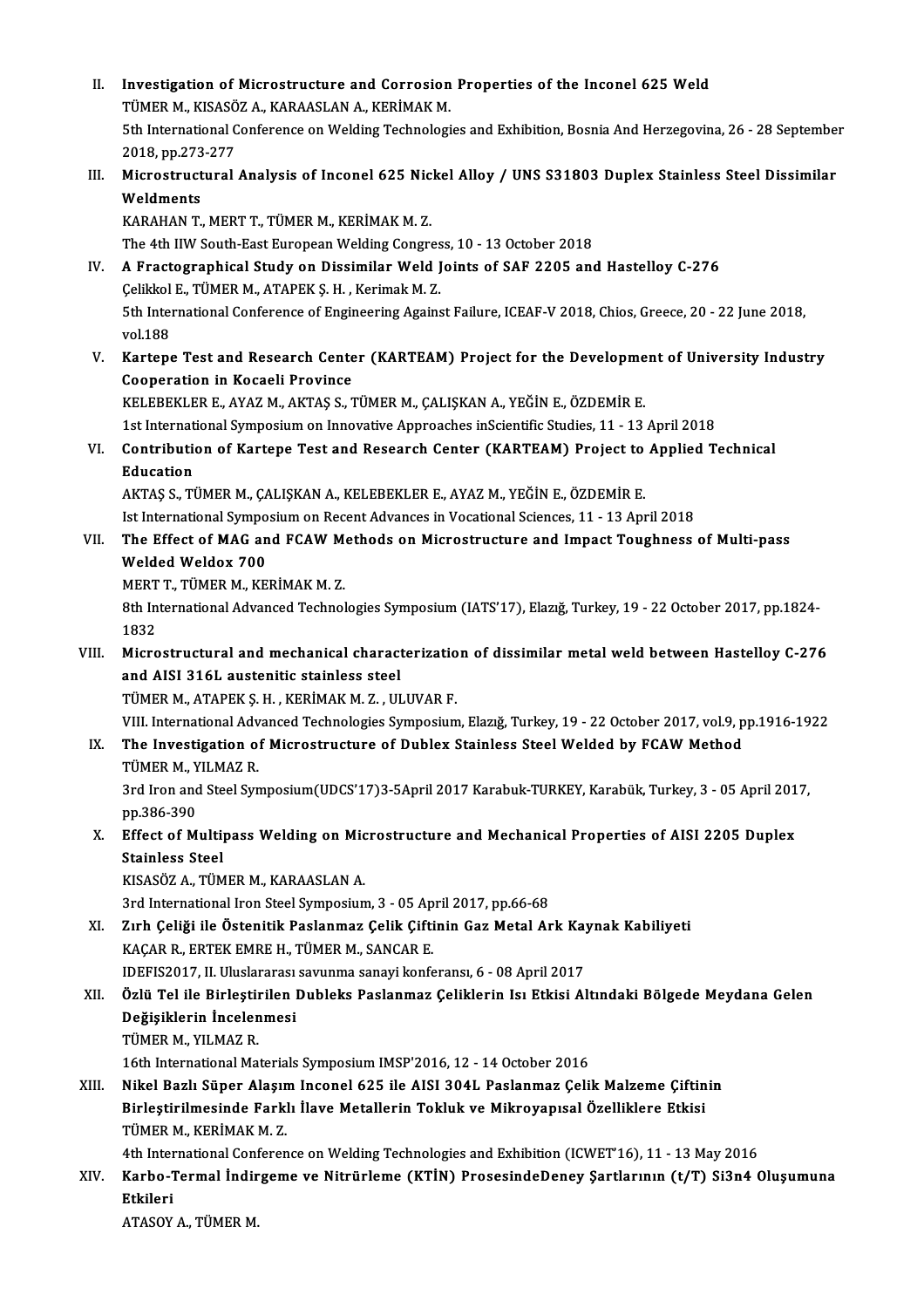4th International Powder Metallurgy Conference, Sakarya, Turkey, 18 - 20 May 2005, pp.1299-1308<br>Özlü Tel Ark Kovnağı ile Birlestirilen Yüksek Mukayemetli Düşük Alesumlı Celik Kovnak M

|        | 4th International Powder Metallurgy Conference, Sakarya, Turkey, 18 - 20 May 2005, pp.1299-1308                    |
|--------|--------------------------------------------------------------------------------------------------------------------|
| XV.    | Özlü Tel Ark Kaynağı ile Birleştirilen Yüksek Mukavemetli Düşük Alaşımlı Çelik Kaynak Metallerinin                 |
|        | Darbe Tokluğunun İncelenmesi                                                                                       |
|        | YILMAZ R., ÇELİK F., TÜMER M.                                                                                      |
|        | ICWET 2012, Ankara, Turkey, 23 - 25 May 2012, pp.494-503                                                           |
| XVI.   | Özlü Tel ile Birleştirilen AISI 316 L Östenitik Paslanmaz Çelik Malzemenin Tokluk ve Mikroyapı                     |
|        | Özellikleri                                                                                                        |
|        | TÜMER M., YILMAZ R.                                                                                                |
|        | International Conference on Welding Technologies and Exhibition, Ankara, Turkey, 23 - 25 May 2012, pp.485-493      |
| XVII.  | AH36-316L Malzeme Çiftinin Özlü Tel ile Birleştirilmesinde Mekanik Mikroyapı İlişkisinin İncelenmesi               |
|        | TÜMER M., YILMAZ R.                                                                                                |
|        | International Iron & Steel Symposium, Kocaeli, Turkey, 2 - 06 April 2012, pp.818-825                               |
| XVIII. | Özlü Tel Ark Kaynağı ile Birleştirilen Yüksek Mukavemetli Düşük Alaşımlı Çeliklerin Çekme                          |
|        | Dayanımının İncelenmesi                                                                                            |
|        | ÇELİK F., TÜMER M., YILMAZ R.                                                                                      |
|        | International Iron & Steel Symposium, Karabük, Turkey, 2 - 06 April 2012, pp.789-796                               |
| XIX.   | The Effect of Different Welding Processes on the Duplex Stainless Steel Cladding Quality                           |
|        | TÜMER M., KARAHAN T.                                                                                               |
|        | International Congress on Advances in Welding Science and Technology forConstruction, Energy and                   |
|        | Transportation Systems (AWST - 2011), Antalya, Turkey, 24 - 25 October 2011                                        |
| XX.    | The Effects of Welding Parameters and Gases Composition on Microstructure and Penetration of                       |
|        | <b>Stainless Steels</b>                                                                                            |
|        | TÜMER M., YILMAZ R.                                                                                                |
|        | International Congress on Advances in Welding Science and Technology for Construction, Energy and                  |
|        | Transportation Systems (AWST - 2011), Antalya, Turkey, 24 - 25 October 2011                                        |
| XXI.   | The Effect of Shielding Gases on the Microstructure and Thoughness of Stainless Steels Weldments                   |
|        | by FCAW                                                                                                            |
|        | YILMAZ R., TÜMER M.                                                                                                |
|        | 63rd Annual Assembly International Conference of the International Institute of Welding, İstanbul, Turkey, 11 - 17 |
|        | July 2010, pp 847-852                                                                                              |
| XXII.  | Kuvars SiO2'den Si3N4 Tipi Teknolojik Seramik Toz Üretimi Ve Karakterizasyonu Kuvars SiO2'den                      |
|        | Si3N4 Tipi Teknolojik Seramik Toz Üretimi ve Karakterizasyonu                                                      |
|        | ATASOY A., TÜMER M.                                                                                                |
|        | 4th International Powder Metallurgy Conference, Sakarya, Turkey, 18 - 22 May 2005, pp.958-968                      |
|        |                                                                                                                    |

#### Supported Projects

TÜMERM., Project Supported by Higher Education Institutions, MAG VE FCAW YÖNTEMLERİ İLE BİRLEŞTİRİLEN ULPPOTTOR TTOJOCCO<br>TÜMER M., Project Supported by Higher Education Institutions, MAG VE FCAW YÖNTEMLERİ İLE BİRLEŞTİRİLEN<br>WELDOX 700 MALZEMENİN, İLAVE METAL VE ISI GİRDİSİNE BAĞLI MEKANİK VE MİKROYAPISAL ÖZELLİKLERİNİN<br>İNC TÜMER M., Project Supporte<br>WELDOX 700 MALZEMENİN<br>İNCELENMESİ, 2017 - 2018<br>TÜMER M., Project Supporte WELDOX 700 MALZEMENİN, İLAVE METAL VE ISI GİRDİSİNE BAĞLI MEKANİK VE MİKROYAPISAL ÖZ<br>İNCELENMESİ, 2017 - 2018<br>TÜMER M., Project Supported by Higher Education Institutions, YÜKSEK MUKAVEMETLİ ÇELİKLERİN<br>PİPLESTİPİLMESİNDE K

İNCELENMESİ, 2017 - 2018<br>TÜMER M., Project Supported by Higher Education Institutions, YÜKSEK MUKAVEMETLİ ÇELİKLERİN<br>BİRLEŞTİRİLMESİNDE KULLANILAN YENİ İLAVE METALLERİN, KAYNAK METALİNİN MEKANİK VE MİKROYAPISAL<br>ÖZELLİKLERE TÜMER M., Project Supported by Higher Education Ins<br>BİRLEŞTİRİLMESİNDE KULLANILAN YENİ İLAVE MET<br>ÖZELLİKLERE ETKİSİNİN İNCELENMESİ, 2014 - 2015

#### **Citations**

Citations<br>Total Citations (WOS):91<br>h index (WOS):5 h-index (WOS):5